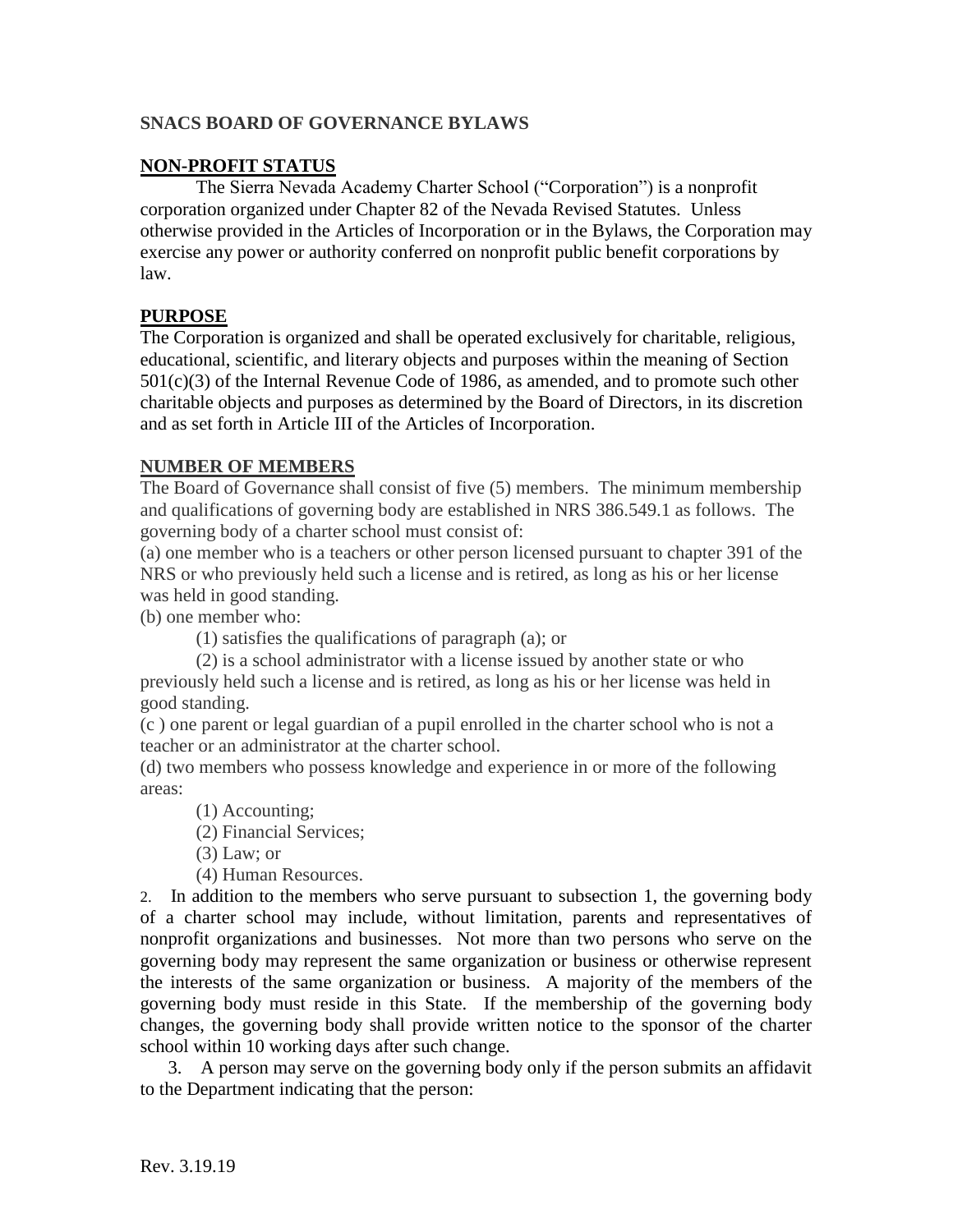(a) Has not been convicted of a felony relating to serving on the governing body of a charter school or any offense involving moral turpitude.

 (b) Has read and understands material concerning the roles and responsibilities of members of governing bodies of charter schools and other material designed to assist the governing bodies of charter schools, if such material is provided to the person by the Department.

 4. The governing body of a charter school is a public body. It is hereby given such reasonable and necessary powers, not conflicting with the Constitution and the laws of the State of Nevada, as may be requisite to attain the ends for which the charter school is established and to promote the welfare of pupils who are enrolled in the charter school.

 5. The governing body of a charter school shall, during each calendar quarter, hold at least one regularly scheduled public meeting in the county in which the charter school is located. Upon an affirmative vote of a majority of the membership of the governing body, each member is entitled to receive a salary of not more than \$80 for attendance at each meeting, as fixed by the governing body, not to exceed payment for more than one meeting per month.

6. As used in subsection 1, "teacher" means a person who:

 (a) Holds a current license to teach issued pursuant to [chapter 391](http://www.leg.state.nv.us/NRS/NRS-391.html#NRS391) of NRS or who previously held such a license and is retired, as long as his or her license was held in good standing; and

(b) Has at least 2 years of experience as an employed teacher.

 $\rightarrow$  The term does not include a person who is employed as a substitute teacher.

 (Added to NRS by [1999, 3290;](http://www.leg.state.nv.us/Statutes/70th/Stats199921.html#Stats199921page3290) A [2001, 3131;](http://www.leg.state.nv.us/Statutes/71st/Stats200121.html#Stats200121page3131) [2003, 2697;](http://www.leg.state.nv.us/Statutes/72nd/Stats200322.html#Stats200322page2697) [2005, 2539;](http://www.leg.state.nv.us/Statutes/73rd/Stats200525.html#Stats200525page2539) [2007, 2574;](http://www.leg.state.nv.us/Statutes/74th/Stats200721.html#Stats200721page2574) [2011, 3053\)](http://www.leg.state.nv.us/Statutes/76th2011/Stats201125.html#Stats201125page3053)

Current Board of Governance of the SNACS shall appoint the new Board of Governance at the last meeting of the academic year.

### **QUALIFICATIONS OF MEMBERS**

To qualify as a candidate for election as a member of the SNACS Board of Governance, an individual cannot be employed by SNACS and shall be of age of maturity in this state. NRS 386.305 provides that a member of any SNACS Board of Governance shall not be financially interested in any contract made by the Board of Governance of which he or she is a member.

### **TERMS OF OFFICE**

All members shall hold office for a period of one (1) year and/or until his or her successor is appointed and qualified.

### **FILLING VACANCIES ON THE BOARD OF TRUSTEES**

If any vacancy occurs on the Board of Governance, the members shall appoint a new member by voting at the next scheduled meeting.

### **REMOVAL FROM OFFICE**

The SNACS Board of Governance serve at pleasure and may be removed at any time and for any reason the Board determines is "just cause" by a majority vote of the Board.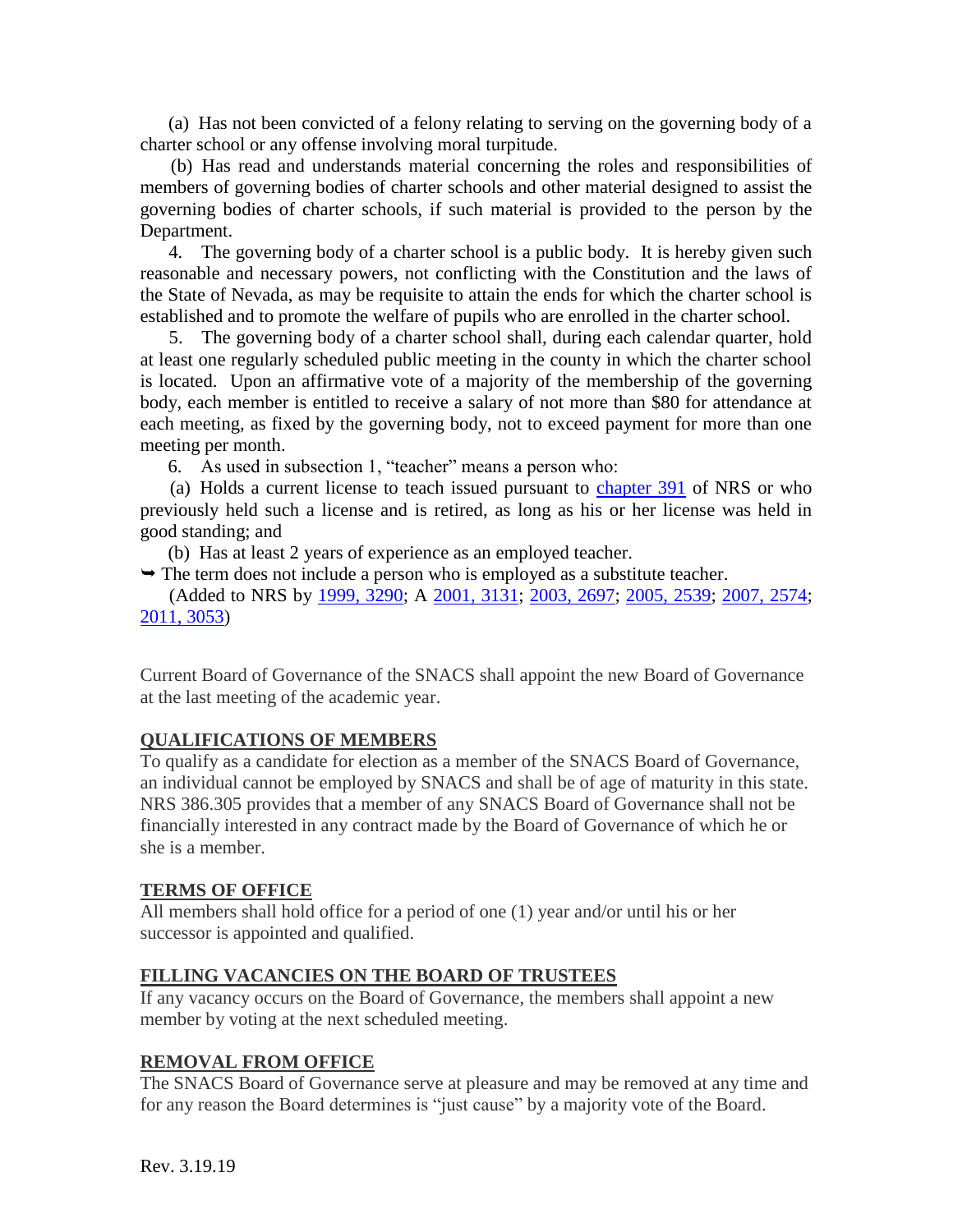## **OFFICERS OF THE BOARD OF TRUSTEES**

The Governing Body members shall be President, Vice President, Secretary, and Directors. These officers shall be elected at the last meeting of previous academic year.

### **DUTIES OF THE PRESIDENT**

The President shall preside at all meetings of the governing body. He or she shall conduct all meetings in a timely manner and in accordance with the Policies, Regulations, and Bylaws adopted by the Board. He or she shall appoint committees of study when directed by the Board. He or she shall have the right, as other members of the Board, to discuss and ask questions during board meetings. It shall be the prerogative of the President, if there is no objection from other members, to move an agenda item to a different position during the course of any meeting. The President shall have the authority to sign all necessary documents related to the functions of SNACS as approved by the board and those required by law under Nevada Revised Statutes. The President shall hold office for one (1) year.

### **DUTIES OF THE VICE PRESIDENT**

The Vice President presides at any meetings the President is absent. He or she shall take the position of President in the event the President is unable to perform his/her duties due to unforeseen and unavoidable circumstances.

### **DUTIES OF THE SECRETARY**

The Secretary shall keep the work with SNACS staff to ensure accurate minutes of all meetings and transactions of the Board of Governance. The Secretary shall hold office for one (1) year.

# **THE CHIEF EXECUTIVE OFFICER**

The Board of Governance shall appoint an Executive Director as a head administrator for the school. The CEO has full authority for the daily operation of the school, including hiring and firing of personnel with the exception of certified teachers and administrators. It is acknowledged that the CEO is also the listed WCSS Director for Achievers preschool and before/after school programs (a separate, non-profit 501 c-3 entity). The CEO shall form a committee to recommend the hiring for certified teachers and administrators. Final approval shall be made by Board of Governance at the next board meeting. The Executive Director shall present a report to the Board in each meeting, if necessary. The Executive Director shall be evaluated yearly by the Governing Body as required by statute.

### **BUDGET and FINANCE OVERSIGHT**

The Board of Governance shall approve the annual tentative budget for each upcoming academic year, hold a public budget hearing, and approve the final budget as required under regulations. The Board shall augment the budget based on count day numbers and DSA appropriations as required by regulations. The Board shall approve for filing the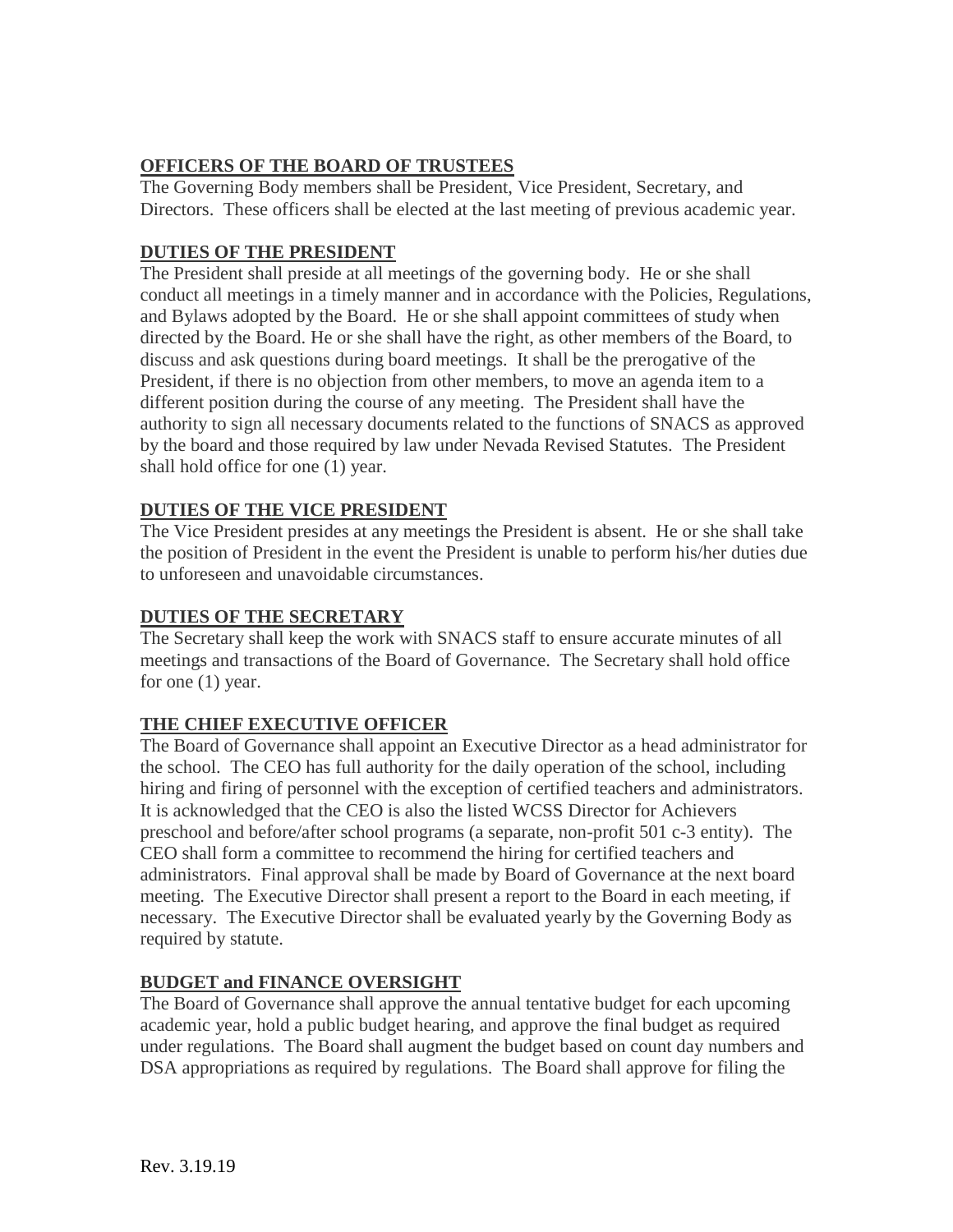financial reports, including a list of transactions, at least at each quarterly meeting. The board shall review and approve all budget amendments throughout any given fiscal year.

#### **CONTRACT OVERSIGHT**

The SNACS Board of Governance shall approve and monitor, and terminate/negotiate all contracts as required by statute.

## **POLICY OVERSIGHT**

The SNACS Board of Governance shall approve, amend, and monitor, all policies as required by statute. The SNACS Governing Body members are responsible to review current policies, handbooks, etc., for understanding and adherence to the policies previously adopted. Copies of any policies, handbooks, etc. may be requested through the Executive Director.

### **ADOPTION OF BYLAWS**

The internal operation of the Board of Governance shall be governed by a set of bylaws adopted by the Board. Bylaws may be proposed by any member of the Board. Written notification of any proposal shall be sent to the members of the Board prior to a regularly scheduled Board meeting wherein it will be discussed and action taken. Final action shall be by a majority vote.

#### **AMENDMENT OF BYLAWS**

The bylaws of the Board shall be subject to amendment only upon a majority vote of all the members of the Board as agendized by the board or Executive Director.

#### **MEETINGS**

Meetings are conducted by the President or in his or her absence by the Vice President.

### **REGULAR MEETINGS**

The Board shall meet once per quarter as established at the last quarter meeting. The Board may need to change a scheduled meeting due to special circumstances a meeting date is changed or cancelled. The majority of the Board members or Executive Director shall request the President to call a meeting in the event a meeting is necessary.

#### **VOTING**

Board members in attendance must vote on all issues. Voting shall be by "yes," "no," or "abstain." If a Board member cannot be present at a meeting due to exceptional circumstances, a vote may be cast by means of a speakerphone.

#### **PUBLIC MEETINGS OF THE BOARD**

All meetings of the Board are open to the public except that the Board may exercise its right to close meetings to the public at those times when appropriate pursuant to the provisions of the Nevada Open Meeting Law and NRS 288.220.

### **PREPARATION OF AGENDA**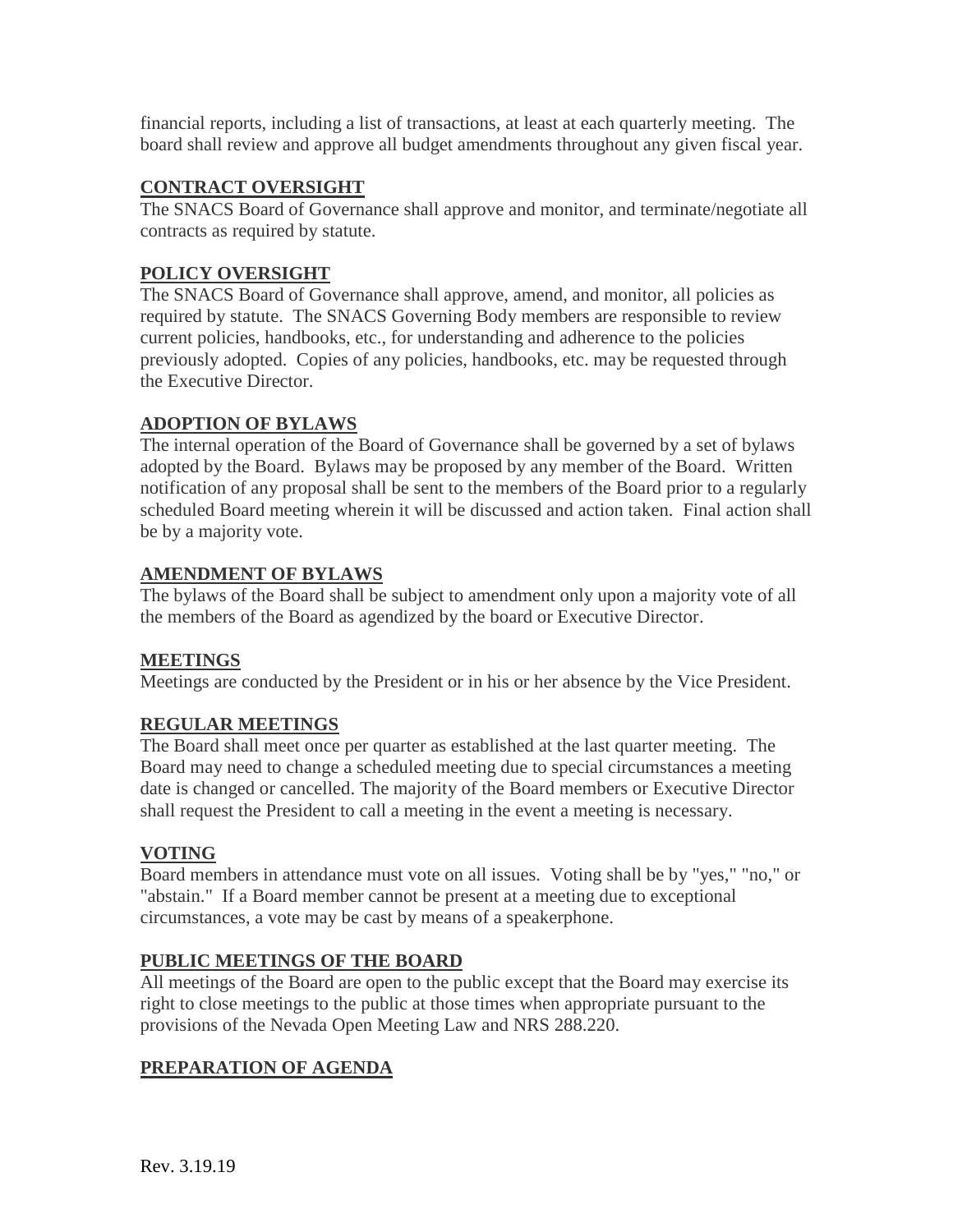The agenda of the Board of Trustees shall be prepared by the Executive Director in consultation with Board members, staff members and other groups or individuals directly concerned. The proposed agenda will be posted in compliance with NRS 241.020. Board members requesting an item to be placed on the agenda shall put in writing a request to the Executive Director at least 10 working days prior to the regularly scheduled meeting.

## **QUORUM**

In all meetings of the Board, other than those for which the law requires all members be present, the presence of three (3) members shall constitute a quorum. No action of the Board is valid unless approved by a majority of the entire Board of five (5) members.

## **PARLIAMENTARY PROCEDURE**

Except as provided by specific stipulations in the Bylaws of the Board, the Board shall conduct all of its meetings in accordance with Robert's Rules of Order, Newly Revised.

# **BOARD MINUTES**

The minutes of all official meetings of the Board are recorded and filed in the Executive Director's office. Minutes are considered public property after approval by the Board and are available for inspection. Inspection requests should be put in writing at least two business days prior to the requested time. Inspection requests will be granted in a timely manner based on availability of the Executive Director or his/her designee.

### **SPECIAL MEETINGS**

Special meetings of the Board of Governance shall be held at the call of the President whenever there is sufficient business to come before the Board, or upon the written request of three (3) members of the Board, and in compliance with the provisions of the Nevada Open Meeting Law.

### **DISSOLUTION**

Upon dissolution or other termination of the Corporation, any assets remaining after all debts of the Corporation have been paid shall be disposed of as provided in the Articles of Incorporation.

### **CONFLICTS OF INTEREST**

Section 1. Duty to Disclose. Each officer and Director shall comply with the procedures of the Corporation's conflicts of interest policy with respect to any transaction in which an economic benefit is provided by the Corporation to a Director or officer: (a) in exchange for services rendered, (b) in connection with the purchase or sale of one or more assets or services, or (c) in connection with any partnership, joint venture or revenue sharing arrangement (an "Applicable Transaction"). The Board may provide parameters from time to time defining transactions that are not subject to this policy to the extent that the authorized officers of the Corporation comply with the parameters set forth in such policy, in which case such transaction will not be considered an Applicable Transaction.